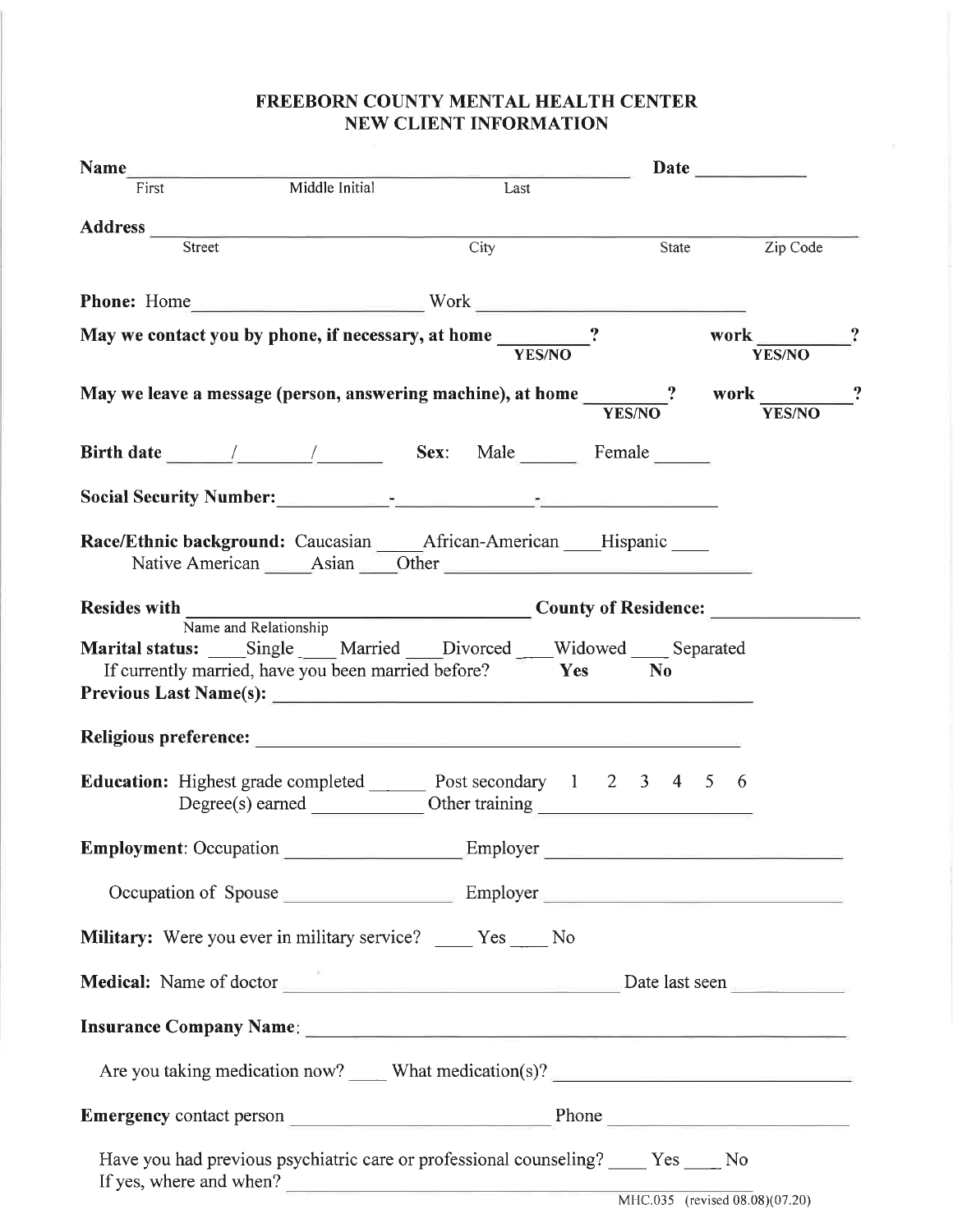FAMILY: In your family, are you: (circle one)

NATURAL ADOPTED FOSTER or STEPCHILD

## Please complete the following information about your birth family:

| <b>RELATIONSHIP</b> | <b>FULL NAME</b> | <b>ADDRESS</b> | <b>AGE</b> | <b>EDUCATION</b> | <b>OCCUPATION</b> |
|---------------------|------------------|----------------|------------|------------------|-------------------|
| <b>FATHER</b>       |                  |                |            |                  |                   |
| <b>MOTHER</b>       |                  |                |            |                  |                   |
| <b>SIBLING</b>      |                  |                |            |                  |                   |
| <b>SIBLING</b>      |                  |                |            |                  |                   |
| <b>SIBLING</b>      |                  |                |            |                  |                   |
| <b>SIBLING</b>      |                  |                |            |                  |                   |
| <b>SIBLING</b>      |                  |                |            |                  |                   |

Others living in your home when you were a child: \_\_\_\_\_\_\_\_\_\_\_\_\_\_\_\_\_\_\_\_\_\_\_\_\_\_\_\_\_\_

Please complete the following information about your current family:

| <b>RELATIONSHIP</b>                | <b>FULL NAME</b> | <b>ADDRESS</b> | <b>AGE</b> | <b>EDUCATION</b> | <b>OCCUPATION</b> |
|------------------------------------|------------------|----------------|------------|------------------|-------------------|
| SPOUSE/SIGNIFICANT<br><b>OTHER</b> |                  |                |            |                  |                   |
| <b>CHILD</b>                       |                  |                |            |                  |                   |
| <b>CHILD</b>                       |                  |                |            |                  |                   |
| <b>CHILD</b>                       |                  |                |            |                  |                   |
| <b>CHILD</b>                       |                  |                |            |                  |                   |

<u> 1989 - Andrea Andrew Barbara, Amerikaansk politik (</u>

Others living in your home at the present:

Who referred you to the Mental Health Center? Network and the Mental Mental Section 2014

With whom have you talked about your problems? \_\_\_\_\_\_\_\_\_\_\_\_\_\_\_\_\_\_\_\_\_\_\_\_\_\_\_\_\_\_\_\_\_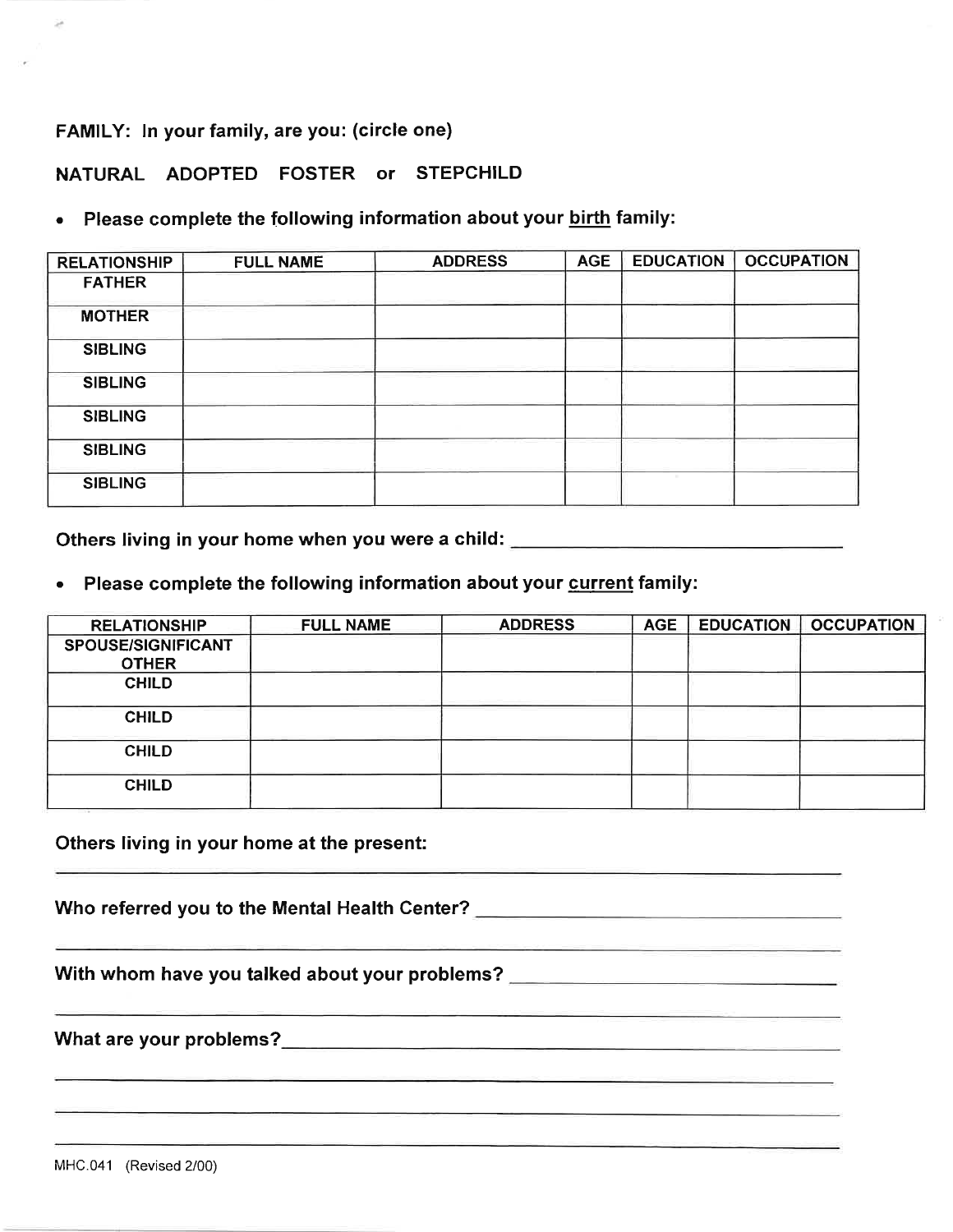# PRIVACY STATEMENT FOR CLIENTS OF THE FREEBORN COUNTY MENTAL HEALTH CENTER

- A. Federal and State laws require this center to keep all personal information about you strictly private. We will not release this information to anyone without your written consent except under the legally prescribed conditions below.
- B. All information we request will be used for one or more of the purposes stated below:
- To evaluate your need for care;  $\hat{\bullet}$
- To plan the types of care that will help you the most;
- To let this center collect payment from a private or government agency for the care we give you;
- To see if you are eligible for public assistance, should you request it;
- To fulfill state, federal and local demands for reports and statistics.
- C. You are not required to provide any information to this mental health center. If you choose not to give us information about yourself, that will make it more difficult for us to help you, and may require us to ask you to return to the agency that sent you here.
- D. Information about the type, the amount, the dates, the cost, the outcome and the evaluation of the treatment given will be available to local, state, and federal workers and to people at this center who need such information to keep records.
- E. NO ONE BUT THE STAFF AT THIS CENTER WILL HEAR OR SEE TRANSCRIPTS OF ANYTHING YOU SAY IN COUNSELING OR THERAPY SESSIONS UNLESS YOU GIVE YOUR PERMISSION WITH THE EXCEPTION OF ADMISSIONS OF CHILD OR VULNERABLE ADULT ABUSE, WHICH THE PROFESSIONAL STAFF ARE REQUIRED BY LAW TO REPORT. COURT ISSUED SUBPOENA OF CLINIC RECORDS IS A POSSIBILITY IN WHICH CASE THE COURT TAKES RESPONSIBILITY FOR CONFIDENTIALITY OF THESE RECORDS.
- F. You may request in writing to see all data about you. You will be shown this data unless it is used to investigate an illegal action or if a professional believes that it will be harmful to you or others. You may have the information explained to you and have corrected any information you think is wrong and this center finds to be wrong. If you consider incorrect any information which this center finds to be correct, you may attach your own explanation.

G. Acknowledgment:

I have read and understand this Privacy Statement.

Signed <u>Communications</u>

MHC.038 (10/97)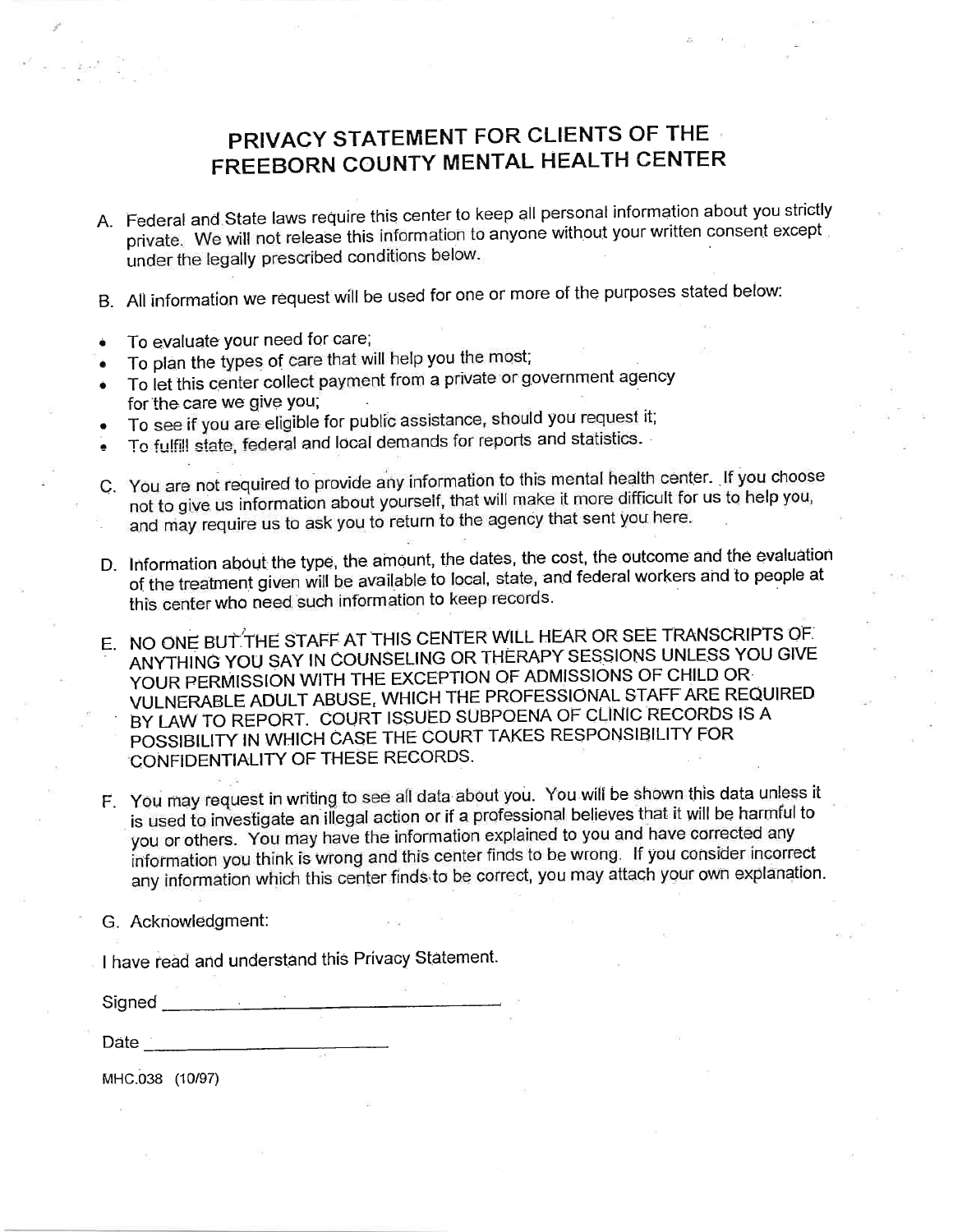## **FEE POLICY**

The Freeborn County Mental Health Center primarily serves residents of Freeborn County. The Center will serve residents of other counties who are involved in a treatment program within Freeborn County and for whom fees are paid in full.

There is a charge for all services provided by this Center including testing and evaluation, psychotherapy (including individual, family and group sessions), chemotherapy management, consultations, reports and inservice training. Fees are charged for services whether you are self-referred, referred by another agency/individual or court-ordered.

A schedule of fees is available for anyone upon request. The full fee will be charged for all persons having medical insurance and/or any other third party coverage (including group or individual policies, Medicare, VA, Medical Assistance, General Assistance Medical Care, Workmen's Compensation, etc.). The client, parent or guardian is expected to provide verification of coverage at the time of appointment as well as complete all necessary insurance and authorization forms. The following policies apply for payment of services:

- 1. Following application of insurance benefits, the client, parent, or guardian is responsible for any remaining balance. Any insurance co-payments are due at the time of your appointment.
- 2. Persons without third party coverage will be charged according to a sliding fee scale based upon family income, size, and cost of service. Sliding fee payments are due at the time of your appointment.
- 3. By Federal and State law Medical Assistance (MA) and General Assistance Medical Care (GAMC) payments are considered payment in full.
- 4. If anyone chooses not to utilize health insurance, other medical benefits, or to disclose gross income for fee determination, the client then becomes responsible for full payment.
- 5. In the event appointment cancellation is necessary, there will be no charge if canceled at least 24 hours before the scheduled appointment time. An administrative fee of \$20.00 may be charged if cancellation occurs less than 24 hours before the appointment time or if no notice of cancellation is given.
- 6. The fee schedule is subject to annual revision. Client fees may be modified due to a change in financial status.
- 7. Unfulfilled obligations are subject to normal recovery procedures and may be basis for termination of service.
- 8. Any client experiencing difficulty in paying their fee should discuss it with the staff member being seen. Any request for extension of payment terms or other modifications needs to be submitted in writing to the Center within 30 days of the first billing.

If there are any questions regarding the Center's fees and policies, anyone can phone (507) 377-5400 and ask for the Accounting Department.

#### \*\*\*\*\*\*\*\*\*\*\*\*\*\*\*\*\*\*\*\*\*\*\*\*\*\*\*\*

I understand the above stated policies concerning service fees.

Please *PRINT* your name:

| Signature | Date |
|-----------|------|
|           |      |

MHC.039 (05.11)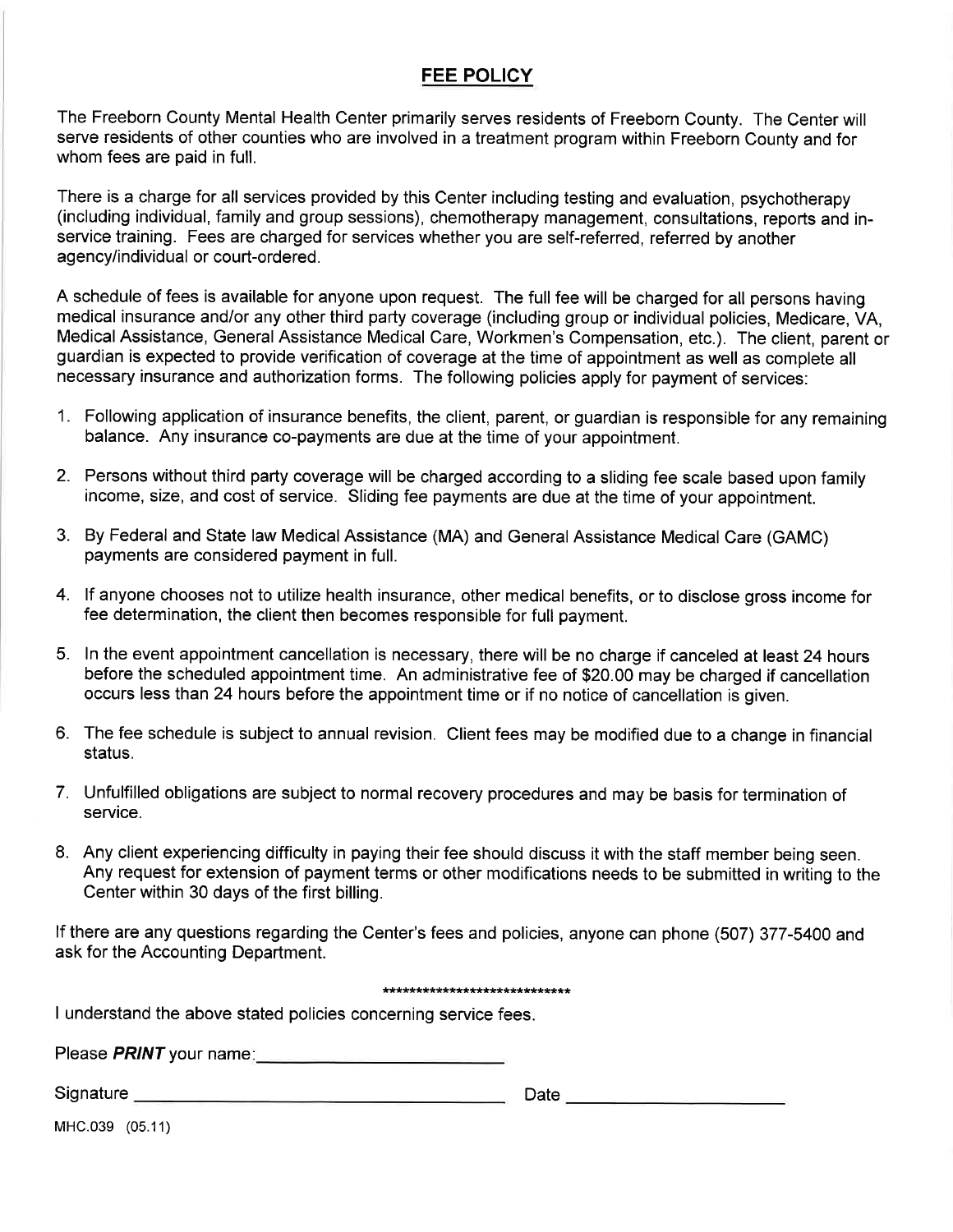## **CONSENT FOR THE RELEASE OF PRIVATE INFORMATION TO AN INSURER**

### **FREEBORN COUNTY MENTAL HEALTH CENTER** P.O. Box 1246 Albert Lea, Minnesota 56007 (507) 377-5440

DOB: Social Security Number:

I hereby authorize the Freeborn County Mental Health Center to disclose to:

(person or organization to which disclosure is to be made)

the following information:

- Date first consulted us for service
- Name of referring physician or other source
- Dates of hospitalization if related to charges for services
- Name and address of facility where services rendered
- Acknowledgment of lab work outside our office (yes, no, unknown)  $\bullet$
- Date and place of service  $\bullet$
- Procedure code and description (description and length of time)  $\bullet$
- Diagnosis  $\bullet$
- Charges
- Amounts paid by client and/or other insurance carrier or third party source
- Patient account number  $\bullet$
- Provider's name, complete address, telephone number, employer I.D. number, authorized signature and date
- Therapist name and degree (if applicable)
- Treatment records (if required by insurer to process claim)

The organization receiving this information will use it for determination of medical benefits payable for services as described on completed claim forms submitted.

Direct payment is authorized to the Freeborn County Mental Health Center for medical benefits otherwise payable to me for services provided.

I understand that no other uses will be made of this information, except for those previously communicated to me or as otherwise authorized by law, and that access to it will be limited to persons whose work assignments reasonably require access to accomplish the purposes stated above. I understand that I may revoke this consent at any time and that, in any event, it expires automatically, within one year of this date or when the purposes for which it was granted have been accomplished, whichever occurs first.

**Signature of Client** 

Date

If client is a minor or incompetent, signature of parent or guardian

Witness

MINNESOTA GOVERNMENT DATA PRACTICES ACT, MINNESOTA STATUTE 13.05, Subd. 4 MHC.040 (11/06)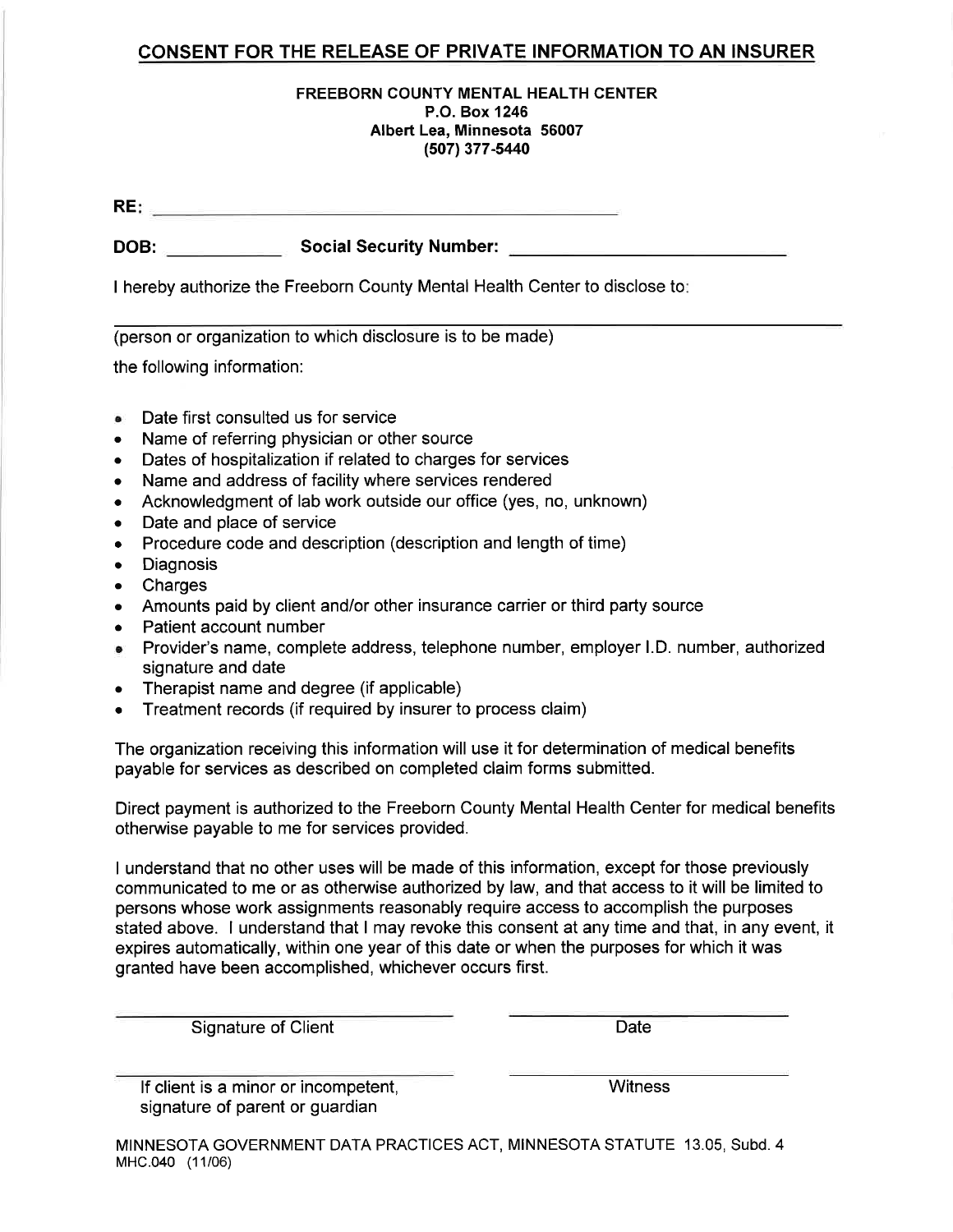## **Authorization to Share Information With Primary Care Physician**

It is generally considered to be good practice for mental health providers to coordinate care with your primary care physician and/or any specialty physician with whom you have an ongoing treatment relationship. Please list the name and address of your physician or primary care clinic below. (If you do not have a regular doctor, write "none" in space below, and sign this form where indicated.)

Client name: Client name: Client name: Client name: Client name: Client name: Client name: Client name: Client

Physician/Clinic Address: North and the control of the control of the control of the control of the control of the control of the control of the control of the control of the control of the control of the control of the co

Indicate if you are willing to permit us to share clinical information about you with this physician or clinic, including dates of service, diagnosis, treatment plan, and your response to treatment by checking the appropriate statement below.

I give permission for Freeborn County Mental Health Center to share my clinical information with the physician or clinic named above.

I do not give permission for sharing clinical information with the physician or clinic named above.

I understand that I may revoke this consent at any time with written notification, but that the revocation will not have any effect on the information released prior to notification of cancellation. I also understand that this consent will automatically expire one year from the date of my signature without my expressed revocation.

I understand that this information will be treated as confidential to the extent allowed by law and used only by professional persons interested in my welfare. I agree that a photocopy of this consent form has the same validity as the original.

Signature

Relationship (if signed by parent or guardian)

Date

MHC.070 (4/03)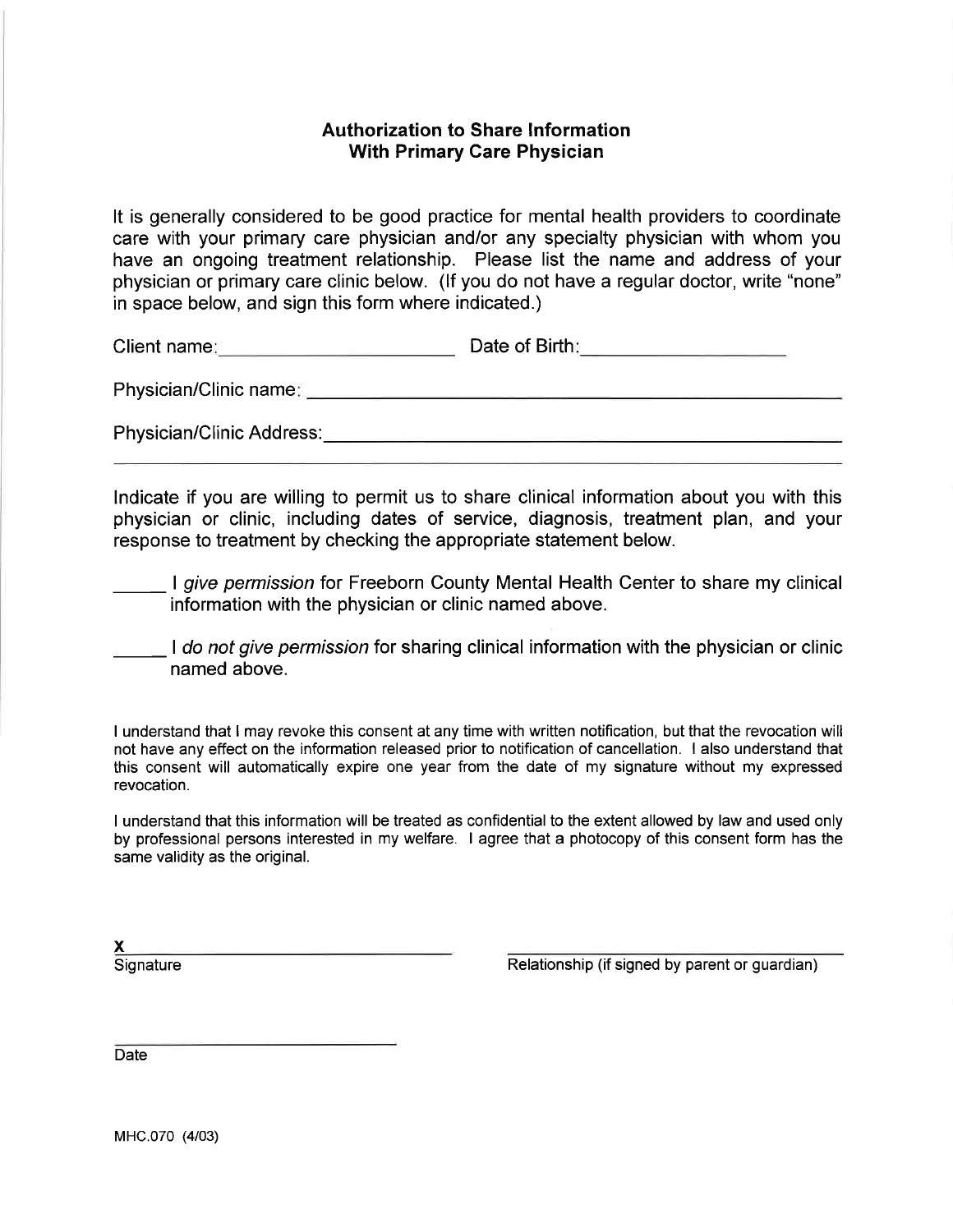

# **Mental Health Center**

203 West Clark Street P.O. Box 1246 Albert Lea, MN 56007-1246 **General Information** Fax **Warm Line Crisis Line** 

507-377-5440 507-377-5505 800-337-2460 507-377-5499 or 877-402-3743

To Whom It May Concern:

Insurance information and/or private payment arrangements is needed by the time of the first appointment for Freeborn County Mental Health Unit. If you have any questions regarding your coverage please contact your insurance company. Thank you for your cooperation in handling this promptly to avoid billing problems.

I understand that if I do not provide insurance and/or payment arrangement information I will be responsible for full payment of services.

Name (please print)

Signature

Date

MHC.063 (revised 10/02)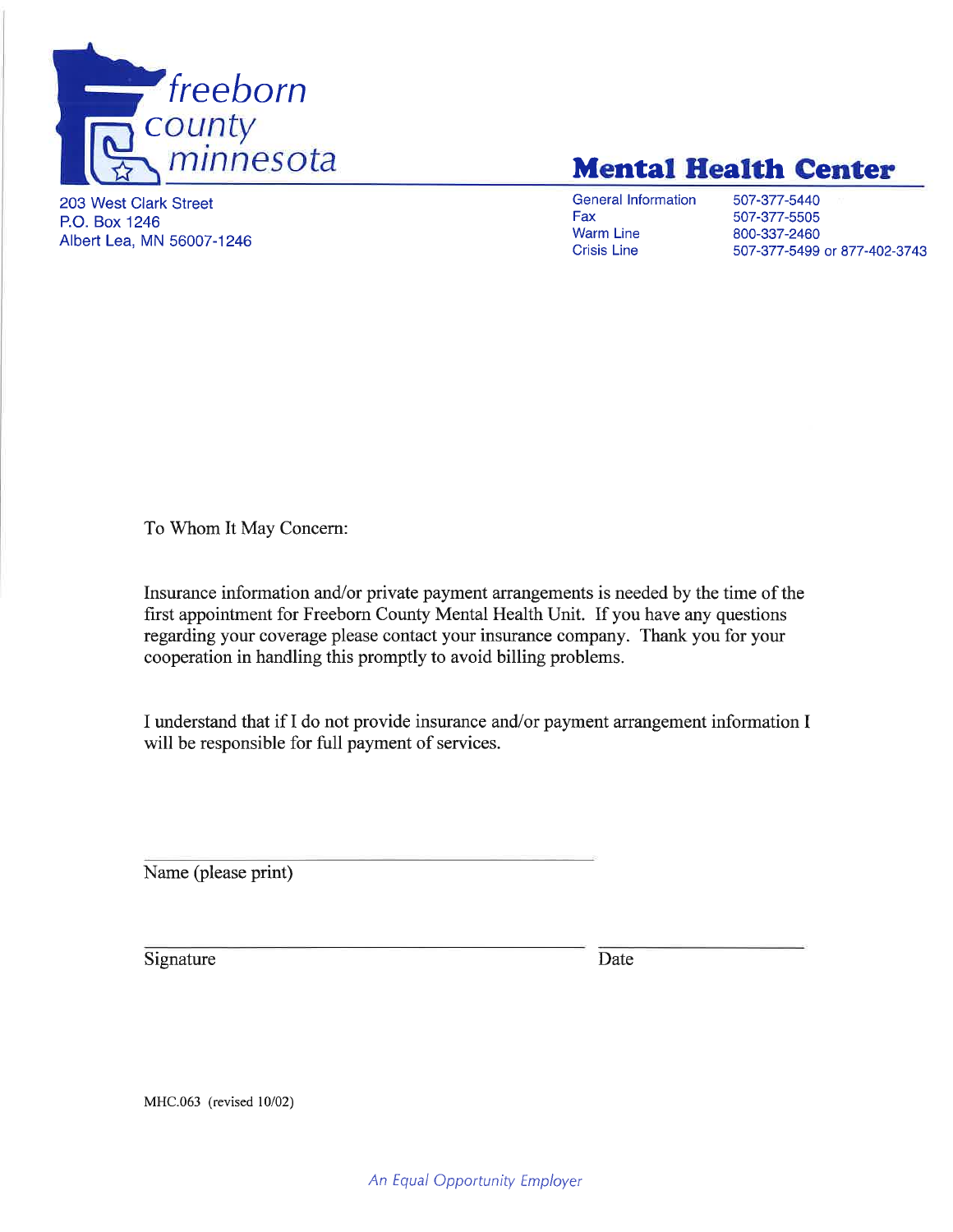## Freeborn County Human Services 203 West Clark Street Albert Lea, MN 56007

## **Your Privacy Rights**

This sheet tells you about your rights under the Minnesota Government Data Practices Act and the Health Insurance Portability and Accountability Act. These Acts protect your privacy but also lets us give information about you to others if a law requires it and we tell you before we do it. This sheet tells why and when we will ask for and give information about you. It applies to all future contacts you have with our Department. Those contacts may be in person, by mail, via audio/video conferencing, or on the telephone. Your worker can explain any additional requirements.

#### A. Why Do We Ask You For Information?

We may ask you for information so we:

- ❖ Tell you from other persons by the same or similar name.
- ❖ Decide if you can get money or services from us and what or how much you can get.
- Help you get the medical, mental health, financial or social services.
- $\mathcal{L}_{\mathcal{C}}$ Collect money from the state or federal government for help we give you.
- Decide if you can pay for any help you get.  $\mathcal{L}_{\mathbf{a}}^{\mathbf{a}}$  .
- Make reports, do research, audit and evaluate our programs.  $\mathbf{e}_\mathbf{a}^\bullet$
- Investigate reports of people who may lie about the help they need.  $\frac{1}{2}$
- $\sigma_{\rm eff}^{\rm th}$ Decide about out-of-home care and in-home care for you or your children.
- $\sigma_{\rm eff}^{\rm th}$ Collect money from other agencies, like insurance companies, if they should pay for your care.
- Decide if you or your family needs protective services.  $\mathbf{e}_\mathbf{e}^\mathbf{e}$

#### B. Do You Have To Answer The Ouestions We Ask?

Generally the law does not say you have to give us information. Federal laws require that you give us your Social Security number if you want financial help or child support enforcement services.

#### C. What Will Happen If You Do Not Answer The Questions We Ask?

We need information about you to tell if you can get help from any program. Without some information, we may not be able to help you. It may be that we can help you but the help may be late or not enough. Giving us wrong information o purpose may result in investigating and charging you with fraud.

#### D. Who May We Share The Information About You With?

We may give information about you to any of the following agencies, if they need it for investigations or to help you or help us help you. This does not mean we always share information about you with these organizations. It only says that there is a law that says we may share data with these organizations (sometimes the law says we must share certain information.) If you have any questions about when we give these organizations information, ask your worker.

| <b>Federal Organizations</b>                |                                                              |                                                                                                                                                                                |  |  |  |
|---------------------------------------------|--------------------------------------------------------------|--------------------------------------------------------------------------------------------------------------------------------------------------------------------------------|--|--|--|
| *U.S. Department of Agriculture             | *Social Security Administration                              | *Attorney General                                                                                                                                                              |  |  |  |
| *U.S. Department of Health & Human Services | *U.S. Department of Labor                                    | *Internal Revenue Services                                                                                                                                                     |  |  |  |
| *Immigration & Naturalization Services      | *Center for Medicaid Services                                |                                                                                                                                                                                |  |  |  |
| <b>State Organizations</b>                  |                                                              |                                                                                                                                                                                |  |  |  |
| *Minnesota Department of Human Services     | *Regional Treatment Centers                                  |                                                                                                                                                                                |  |  |  |
| *Minnesota Department of Public Safety      |                                                              | *Minnesota Department of Labor & Industry<br>*Minnesota Department of Economic Security<br>*Minnesota Department of Human Rights<br>*Ombudsman for mental health & retardation |  |  |  |
| *Minnesota Department of Revenue            |                                                              |                                                                                                                                                                                |  |  |  |
| *Minnesota Department of Veteran Affairs    |                                                              |                                                                                                                                                                                |  |  |  |
| *Minnesota Historical Society               |                                                              |                                                                                                                                                                                |  |  |  |
| *Minnesota Department of Health             | *Minnesota Office of State Auditor                           |                                                                                                                                                                                |  |  |  |
| <b>County Organizations</b>                 |                                                              |                                                                                                                                                                                |  |  |  |
| *County Welfare Boards                      | *Other County Welfare Offices (Crime Victims Crisis Center & |                                                                                                                                                                                |  |  |  |
| *County Attorney                            |                                                              | Domestic Abuse Program)                                                                                                                                                        |  |  |  |
| *County Housing & Redevelopment Authority   | *County Child & Adult Protection Teams                       |                                                                                                                                                                                |  |  |  |
| <b>Other Organizations</b>                  |                                                              |                                                                                                                                                                                |  |  |  |
| *Mental Health Centers                      | *People who investigate child & adult protection             | *School districts                                                                                                                                                              |  |  |  |
| *Hospital & medical clinics                 | *Employees or volunteers of any welfare agency               | *Creditors                                                                                                                                                                     |  |  |  |
| *Member agencies of a local collaborative   | *Fraud prevention and control units                          | *Court officials                                                                                                                                                               |  |  |  |
| *Higher education coordinating board        | *Others who may pay for your care                            | *Credit Bureaus                                                                                                                                                                |  |  |  |
| *Law enforcement officials                  | *Ombudsman for families                                      | *Insurance companies                                                                                                                                                           |  |  |  |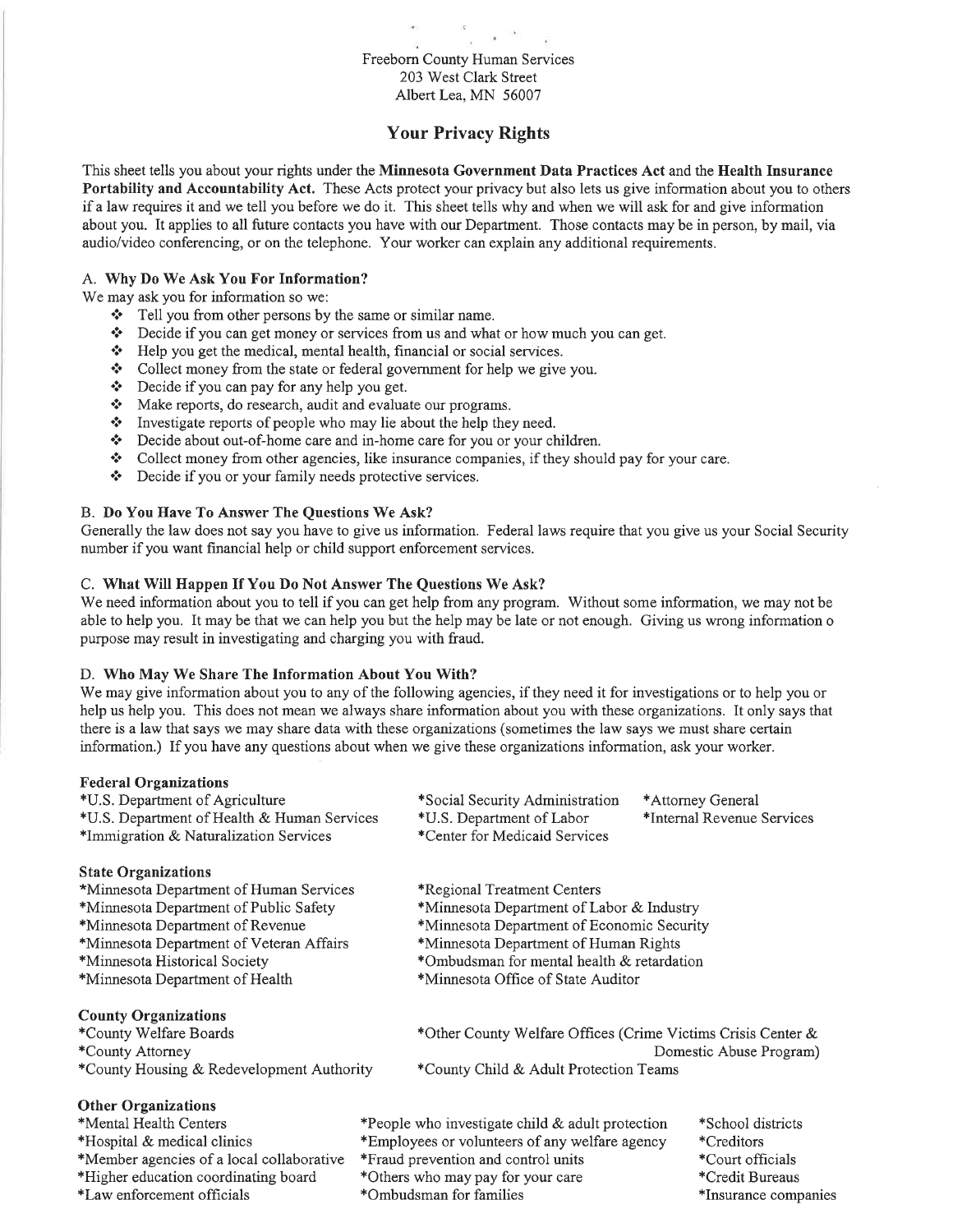\*Community food shelves or surplus food programs

\*School &other institutions of higher education

\*Guardians, conservators or power of attorneys

\*Anyone else who the law requires us to

E. You Have The Right To Copies Of Information We Have About You

You may ask if we have any information about you. If we have information about you, you may ask for copies. Unless we get special written permission from you, we will only use your health information for the purpose listed. You may have to pay for the copies. You may give other people permission to see and have copies of private data about you. If the information is unclear, you may ask to have it explained to you. You may question the accuracy of any information we have about you. You also have the right to ask us to share health information with you in a certain way or in a certain place. For example, you may ask us to send health information to your work address instead of your home address. You must make this request in writing. You do not have to explain the basis for your request. You may also ask us to restrict uses or disclosures of your information. Your request must be in writing and be specific to on what information you want to restrict from being disclosed and to whom you want these restrictions to apply. You have the right to receive a record of the people or organizations that we have shared your health information with. We must keep a record of each time we share you health information for six years from the date it was shared. This record will be started on April 14, 2003. It will NOT include those times when we have shared your information in order to treat you, pay or bill for your health care services, or to run our programs. If you want a copy of this record, you must send a request in writing to our Privacy Official.

### F. What Are Our Responsibilities Under This Notice?

We may change our privacy policy in the future. We might do this, for example, because privacy laws change and require us to change our practices.

### G. What If You Believe The Information We Have About You Is Wrong?

Send your concerns in writing, telling us why the information is not accurate or complete. You may send your own explanation of the facts you disagree with. Your explanation will be attached any time that information is shared with another agency.

### H. How Do You Appeal If You Think Information Is Not Accurate Or Complete?

Your objection must be in writing and be sent to the Director of this agency. You must tell us why the information is not accurate or complete. You may send your own explanation of the facts you disagree with. Your explanation will be attached any time that information is shared with another agency. For more information on how to do this, ask your worker.

### I. What Privacy Rights Do Children Have?

If you are under 18, your parents may see data about you and authorize others to see this data, unless you have asked that this information not be shared with your parents. You must make this request in writing and say what data you want withheld and why. If the agency agrees with you that not sharing the data would be in your best interests, we will not share the data with your parents. If we don't agree with you, the data may be shared with your parents if they ask for it.

### J. What Happens With Immigration Information?

Immigration information given as part of this application is private and confidential. Information will only be used for eligibility determination and program administration. If you are applying for emergency services, you do not need to give us information about you immigrations status. Non-immigrant or undocumented people who are pregnant, under age 18, age 65 and over, or people with disabilities, may also be eligible without providing immigration information.

### K. What If You Believe Your Privacy Rights Have Been Violated?

You may complain if your privacy rights have been violated. You cannot be denied service or treated badly because you have made a complaint. If you believe that your medical privacy was violated by your doctor or clinic, a health insurer, a health plan, or a pharmacy, you may send a written complaint either directly to that organization or to the federal office of Civil Rights at U.S. Department of Health and Human Services, Office for Civil Right-Region V, 233 North Michigan Avenue, Suite 240, Chicago, Illinois, 60601; (312) 886-2359 (voice); (312) 353-5693 (TTY/TDD); (312) 886-1807 (FAX). Complaints can also be filed with the Department of Humans Services, Appeals Unit, 444 Lafayette Road, St. Paul, Minnesota, 55155-3815. If you think that Freeborn County Human Services has violated your privacy rights you may send a written complaint to Freeborn County Human Services, Privacy Official, Brian Buhmann, 203 West Clark Street, Albert Lea, Minnesota, 56007-1246. If you have any questions about the information on this form, you may ask your worker to have it explained to you. You can ask Freeborn County Human Services for another copy of this notice.

**Client Signature** 

Date

Date

\*Collection agencies

\*American Indian tribes

\*Coroners & Medical examiners

\*Local health departments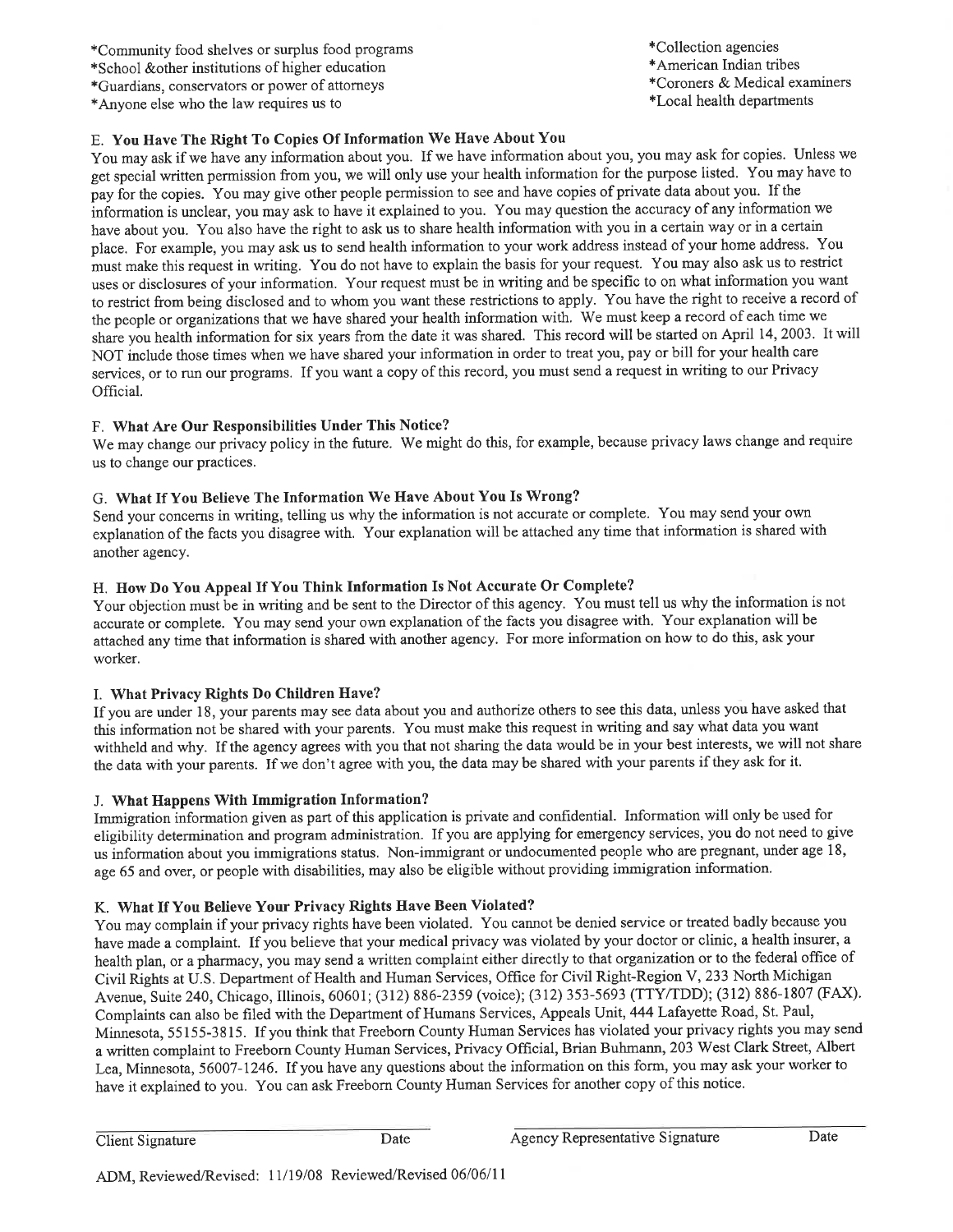Client name:

Please print

# **Freeborn County Mental Health Center Practice Disclosures**

It is the goal of Freeborn County's Mental Health Center to provide quality mental health services to our consumers. Practice policies have been implemented to help us efficiently achieve this goal.

# **Cancelling or Rescheduling an Appointment**

We ask that you notify our office at least one business day prior to your appointment if you must reschedule or cancel. Any appointments cancelled or rescheduled the day of the appointment will be considered a no-show.

# **No-Show Policy**

A "no-show" will be documented when you fail to be present at the time of a scheduled appointment or when you cancel a scheduled appointment with less than one business days notice. If three "noshows" are documented within a six-month period of therapy services, or within a one-year time period for psychiatric services, no further appointments will be scheduled. You will be notified of this decision by mail.

# How to Cancel or Reschedule Your Appointment

To cancel or reschedule your appointment, please call our front desk at (507) 377-5493. If another appointment is not available on the date you would like to reschedule, you will have the option of choosing another date or placing your name on a cancellation list.

# **Refill Policy**

At the discretion of the psychiatric provider, refills on medications may be approved until the time of your next scheduled appointment. Prescriptions will not be refilled until an appointment is scheduled.

I have read and understand these Practice Disclosures.

**Client Name**:

**Please print** 

Signature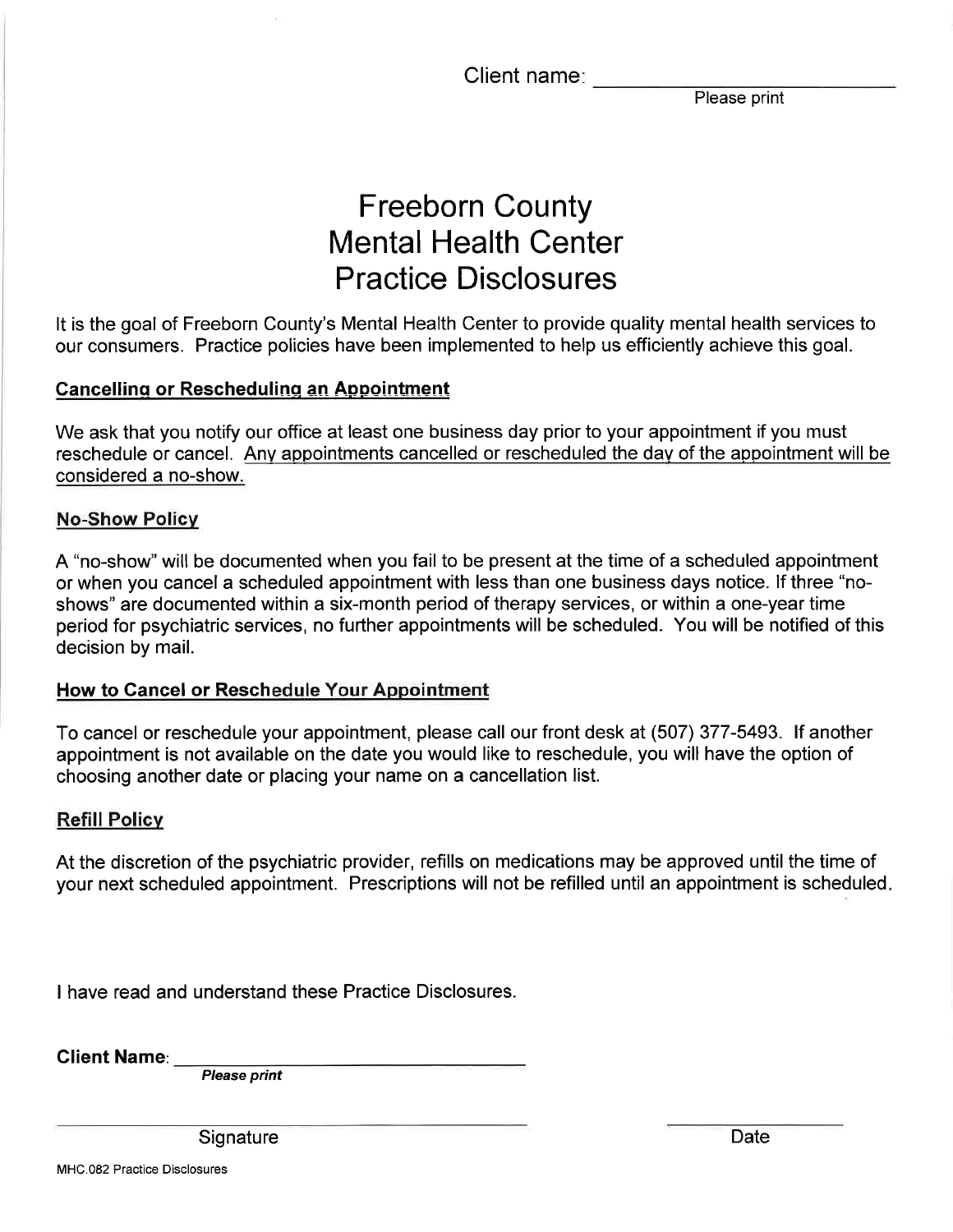|                           | Complete and print.                                                                                                                                                              |                    |                                                       | <b>Reset Form</b>                                                       |
|---------------------------|----------------------------------------------------------------------------------------------------------------------------------------------------------------------------------|--------------------|-------------------------------------------------------|-------------------------------------------------------------------------|
| MAYO                      | <b>Authorization to Release</b>                                                                                                                                                  | 1.                 | Patient Name (First, Middle, Last)                    | (complete fields or place patient label here)                           |
| 'LINIC                    | <b>Protected Health Information</b>                                                                                                                                              |                    |                                                       |                                                                         |
|                           | to a Third Party                                                                                                                                                                 |                    | Birth Date (mm-dd-yyyy)                               | Room Number (if applicable)                                             |
|                           | Form content retained in medical record.                                                                                                                                         |                    | Mayo Clinic Number                                    |                                                                         |
| TO BE<br><b>SCANNED</b>   | <b>Route to HIMS Scanning.</b>                                                                                                                                                   |                    |                                                       |                                                                         |
|                           |                                                                                                                                                                                  |                    | <b>Staff Use Only</b>                                 |                                                                         |
|                           | Instructions: This form is to be used by a patient or legal representative to<br>authorize the release of information to a third party (other than a family member               |                    | $\Box$ ROI to Send Records                            | $\Box$ Scan to Chart                                                    |
|                           | or friend) such as an insurance company, employer, or for legal purposes, etc.<br>Print clearly; each section needs to be completed to be valid.                                 |                    | $\Box$ Information Released by<br>LAN ID              | Date (mm-dd-yyyy)                                                       |
|                           | 2. Additional Patient Information                                                                                                                                                |                    |                                                       |                                                                         |
|                           | Previous or Maiden Name (if applies) (First, Middle, Last)                                                                                                                       |                    | Daytime Phone                                         | $\Box$ Check this                                                       |
|                           | Patient Address (Street, City, State, ZIP Code)                                                                                                                                  |                    |                                                       | box if patient<br>is deceased.                                          |
| <b>3. Release Purpose</b> |                                                                                                                                                                                  |                    |                                                       |                                                                         |
|                           | Check appropriate box or write in other purpose.                                                                                                                                 |                    |                                                       |                                                                         |
| $\Box$ Other, specify     | $\Box$ Continuing care $\Box$ Disability $\Box$ Forms completion $\Box$ Insurance                                                                                                |                    | $\Box$ Legal $\Box$ Workers' compensation             |                                                                         |
|                           | <b>4. Release Information FROM</b>                                                                                                                                               |                    | 5. Release/Send Information TO                        |                                                                         |
|                           | Check one box and complete if applicable.                                                                                                                                        |                    | Check one box and complete each line for box checked. |                                                                         |
| <b>Mayo Clinic</b>        |                                                                                                                                                                                  | $\Box$ Mayo Clinic |                                                       |                                                                         |
|                           | Includes all Mayo Clinic and Mayo Clinic Health System locations                                                                                                                 |                    |                                                       |                                                                         |
|                           | $\Box$ Other, specify organization, department, or individual (complete<br>each line below)                                                                                      |                    |                                                       | <b>Other,</b> specify organization, department, or individual (complete |
|                           |                                                                                                                                                                                  | each line below)   | Freeborn County Mental Health Center                  |                                                                         |
|                           |                                                                                                                                                                                  |                    | Street 203 W. Clark Street                            |                                                                         |
| City                      |                                                                                                                                                                                  |                    | City Albert Lea 2008                                  |                                                                         |
|                           |                                                                                                                                                                                  |                    |                                                       |                                                                         |
|                           |                                                                                                                                                                                  |                    |                                                       | Phone 507-377-5400                                                      |
|                           |                                                                                                                                                                                  |                    | Fax 507-377-5505                                      |                                                                         |
|                           |                                                                                                                                                                                  |                    |                                                       |                                                                         |
|                           | By checking this box I allow the ongoing exchange of information between the above parties until this authorization expires or is revoked.                                       |                    |                                                       |                                                                         |
|                           | $\Box$ By checking this box I also authorize the release of records for future visits or stays after the date of my signature until this authorization<br>expires or is revoked. |                    |                                                       |                                                                         |
|                           |                                                                                                                                                                                  |                    |                                                       |                                                                         |
| <b>Preferred Method</b>   | <b>6. Delivery of Information</b>                                                                                                                                                |                    | Date Information Needed by (mm-dd-yyyy)               |                                                                         |
|                           | $\Box$ Written copy (may include completed forms) $\Box$ Verbal only                                                                                                             |                    |                                                       |                                                                         |
|                           | Written information will be mailed unless an alternate method is checked.<br>$\Box$ Patient Portal - Mayo Clinic Patient Online Services                                         |                    |                                                       |                                                                         |
|                           | $\Box$ Fax (number listed above in section 5)                                                                                                                                    |                    |                                                       |                                                                         |
|                           |                                                                                                                                                                                  |                    |                                                       |                                                                         |
|                           |                                                                                                                                                                                  |                    |                                                       |                                                                         |
| $\Box$ CD/DVD             |                                                                                                                                                                                  |                    |                                                       |                                                                         |
|                           | $\Box$ USB flash/thumb drive                                                                                                                                                     |                    |                                                       |                                                                         |
|                           |                                                                                                                                                                                  |                    |                                                       |                                                                         |

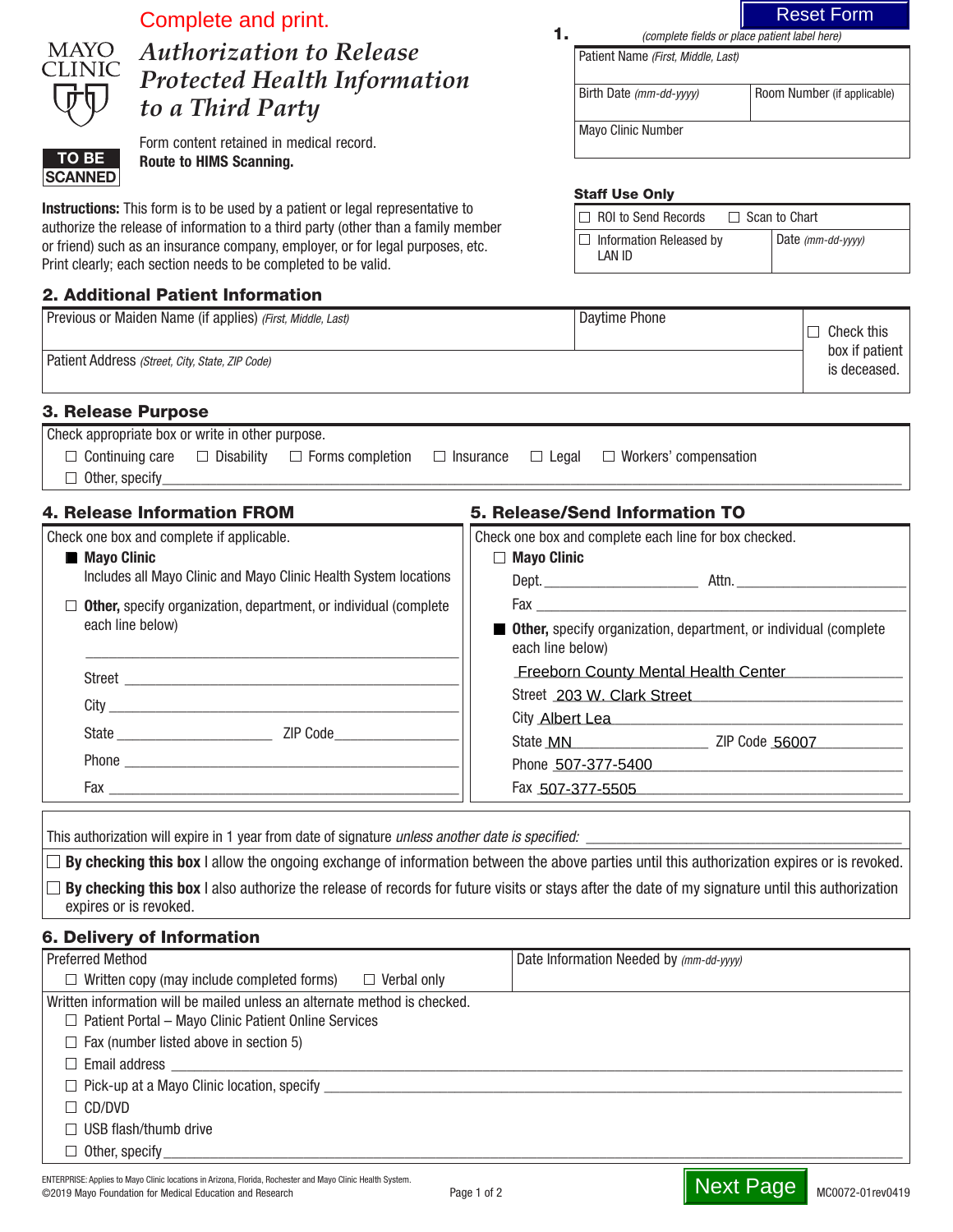# *Authorization to Release Protected Health Information to a Third Party* (continued)

*(complete fields or place patient label here)*

Birth Date *(mm-dd-yyyy)*

Patient Name *(First, Middle, Last)*

Mayo Clinic Number

## 7. Records or Reports to Be Released

| <b>Timeframe to Be Released</b>                                                                                                                                                                                                                                   |                                                                                                                                                 |                                                                                                                                                                                                                                                                                                                  |  |  |
|-------------------------------------------------------------------------------------------------------------------------------------------------------------------------------------------------------------------------------------------------------------------|-------------------------------------------------------------------------------------------------------------------------------------------------|------------------------------------------------------------------------------------------------------------------------------------------------------------------------------------------------------------------------------------------------------------------------------------------------------------------|--|--|
| Date(s)                                                                                                                                                                                                                                                           | or Year(s)                                                                                                                                      |                                                                                                                                                                                                                                                                                                                  |  |  |
| $(mm$ -dd-yyyy)                                                                                                                                                                                                                                                   |                                                                                                                                                 | (yyyy)                                                                                                                                                                                                                                                                                                           |  |  |
| <b>Document/Note(s)</b> (check all that apply)<br>$\Box$ Behavioral health/Mental/Psychological notes<br>$\Box$ Operative/Procedure notes<br>$\Box$ Therapy notes (physical, occupational, speech)                                                                | $\Box$ Emergency department/Urgent care notes<br>$\Box$ Provider notes<br>$\Box$ Other, specify                                                 |                                                                                                                                                                                                                                                                                                                  |  |  |
| I understand the information to be released may include behavior and/or mental health care, and HIV test results.                                                                                                                                                 |                                                                                                                                                 |                                                                                                                                                                                                                                                                                                                  |  |  |
| <b>Additional Records (check all that apply)</b><br>$\Box$ Allergy list<br>$\Box$ Laboratory results<br>$\Box$ Immunizations<br>$\Box$ HIV lab test results<br>$\Box$ Medication list<br>$\Box$ Genetic testing<br>$\Box$ Billing information for records checked | $\Box$ Pathology report(s)<br>$\Box$ EKG(s)/Cardio/Echo<br>$\Box$ Radiology report(s)                                                           | $\Box$ Radiology image(s), specify exam(s)/body part(s)                                                                                                                                                                                                                                                          |  |  |
| Substance Abuse and Addiction Treatment Records (check all that apply)<br>$\Box$ Assessment/Evaluation<br>$\Box$ Questionnaires<br>$\Box$ History and physical exam<br>$\Box$ Multidisciplinary notes                                                             | $\Box$ Family participation invitation<br>$\Box$ Treatment/Discharge summary                                                                    | $\Box$ Treatment plans<br>$\Box$ Other, specify                                                                                                                                                                                                                                                                  |  |  |
| <b>Other,</b> specify if applicable                                                                                                                                                                                                                               |                                                                                                                                                 |                                                                                                                                                                                                                                                                                                                  |  |  |
| 8. Signature and Date The patient or legal representative must sign and date this authorization.                                                                                                                                                                  |                                                                                                                                                 |                                                                                                                                                                                                                                                                                                                  |  |  |
| in reliance on it.                                                                                                                                                                                                                                                |                                                                                                                                                 | This authorization may be revoked at any time by providing a written notice of revocation to the Health Information Management Services (HIMS)<br>Release of Information (ROI) department at the facility releasing the information, except to the extent that the Providers have already taken action           |  |  |
| the Federal Privacy Law (42 CFR Part 2) (HIPAA).<br>I understand that Mayo Clinic will not condition treatment on whether I sign this authorization.                                                                                                              | Information used or disclosed pursuant to this authorization may be subject to re-disclosure by the recipient and may no longer be protected by |                                                                                                                                                                                                                                                                                                                  |  |  |
| $\bullet$<br>I may request a copy of the signed authorization.                                                                                                                                                                                                    |                                                                                                                                                 |                                                                                                                                                                                                                                                                                                                  |  |  |
| $\bullet$<br>I may be charged for copies in accordance with state law.                                                                                                                                                                                            |                                                                                                                                                 |                                                                                                                                                                                                                                                                                                                  |  |  |
| I have a right to inspect and receive a copy of the material to be disclosed.                                                                                                                                                                                     |                                                                                                                                                 |                                                                                                                                                                                                                                                                                                                  |  |  |
|                                                                                                                                                                                                                                                                   |                                                                                                                                                 | Note: A patient (18 years or older) must authorize the release of their own information unless patient is incapacitated or deceased. If signing for a<br>minor patient, I hereby state that my parental rights have not been revoked by a court of law. Specific situation(s) may require minor's authorization. |  |  |
| <b>Signature</b> (required)                                                                                                                                                                                                                                       |                                                                                                                                                 | Date (required) (mm-dd-yyyy)                                                                                                                                                                                                                                                                                     |  |  |
| <b>Signature Required</b>                                                                                                                                                                                                                                         |                                                                                                                                                 |                                                                                                                                                                                                                                                                                                                  |  |  |
| Printed Name of Person Signing (if not patient) (First, Middle, Last)                                                                                                                                                                                             |                                                                                                                                                 |                                                                                                                                                                                                                                                                                                                  |  |  |
| Relationship if Not Patient (legal documentation of the right of access by the signing individual may be required)<br>$\Box$ Parent $\Box$ Stepparent $\Box$ Legal guardian $\Box$ Foster parent $\Box$ Health care power of attorney/agent $\Box$ Other          |                                                                                                                                                 |                                                                                                                                                                                                                                                                                                                  |  |  |

## HIMS\* Release of Information Contact Information

| <b>Arizona</b>            | <b>Florida</b>         | <b>Rochester</b>      | MCHS MN             | MCHS WI                     |
|---------------------------|------------------------|-----------------------|---------------------|-----------------------------|
| 13400 East Shea Boulevard | 4500 San Pablo Road    | l 200 First Street SW | 1025 Marsh Street   | 1400 Bellinger Street       |
| l Scottsdale. AZ 85259    | Jacksonville. FL 32224 | Rochester. MN 55905   | Mankato. MN 56001   | l Eau Claire. WI 54703-5211 |
| Phone 480-301-4211        | Phone 904-953-2022     | Phone 507-284-4594    | Phone 507-594-2621  | Phone 715-838-6395          |
| 480-301-7282<br>Fax       | 904-953-2242<br>Fax    | 507-284-0161<br>Fax   | Fax<br>507-422-0902 | 715-838-3058<br>Fax         |

Reminder: If sending records TO Mayo Clinic, fax records to number indicated in section 5 on page 1. \*Health Information Management Services

Print